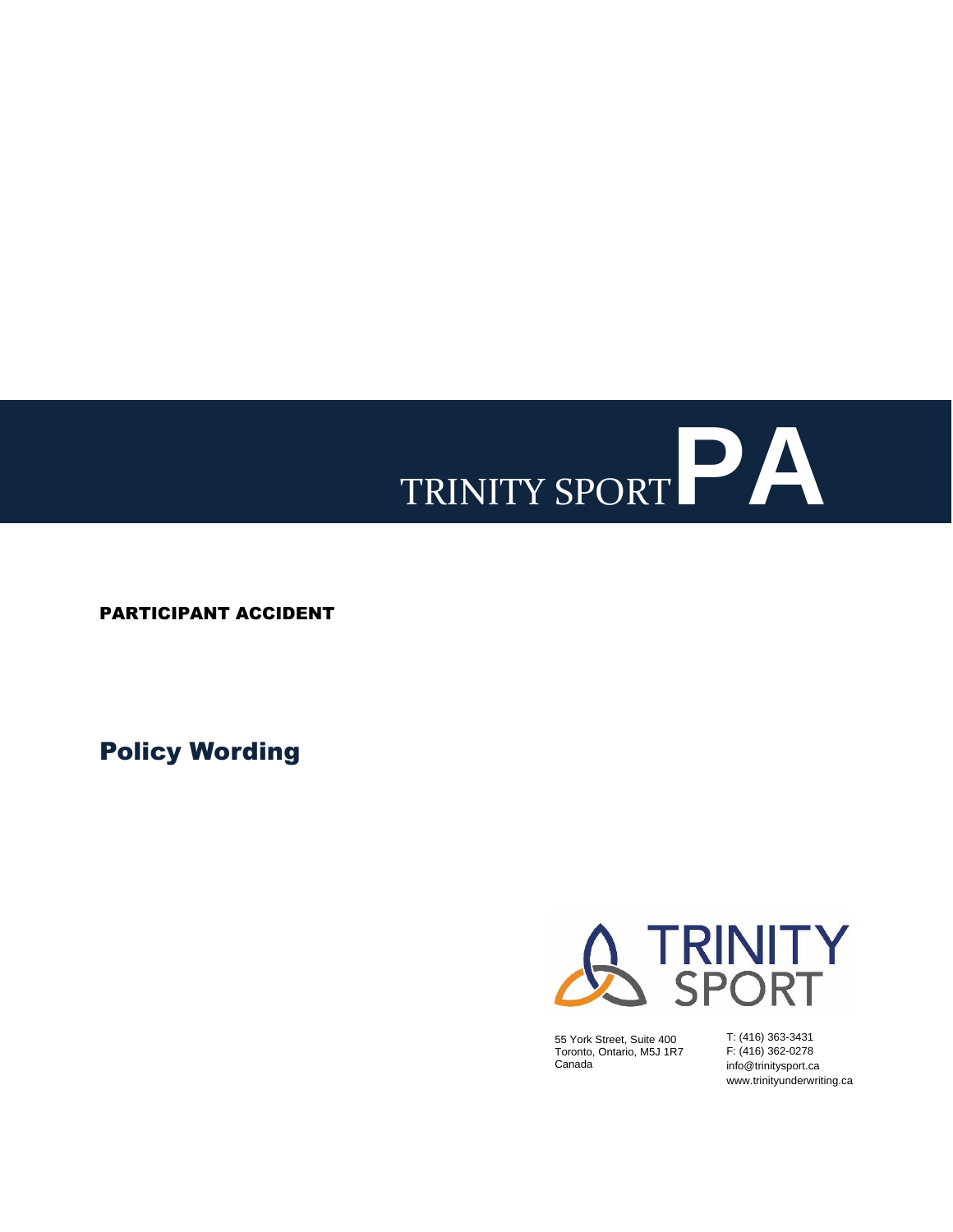# **CONTENTS**

| $\pm$           |  |  |  |  |
|-----------------|--|--|--|--|
| $\mathbf{II}$ . |  |  |  |  |
| III.            |  |  |  |  |
| IV.             |  |  |  |  |
|                 |  |  |  |  |
|                 |  |  |  |  |
|                 |  |  |  |  |
|                 |  |  |  |  |
|                 |  |  |  |  |
|                 |  |  |  |  |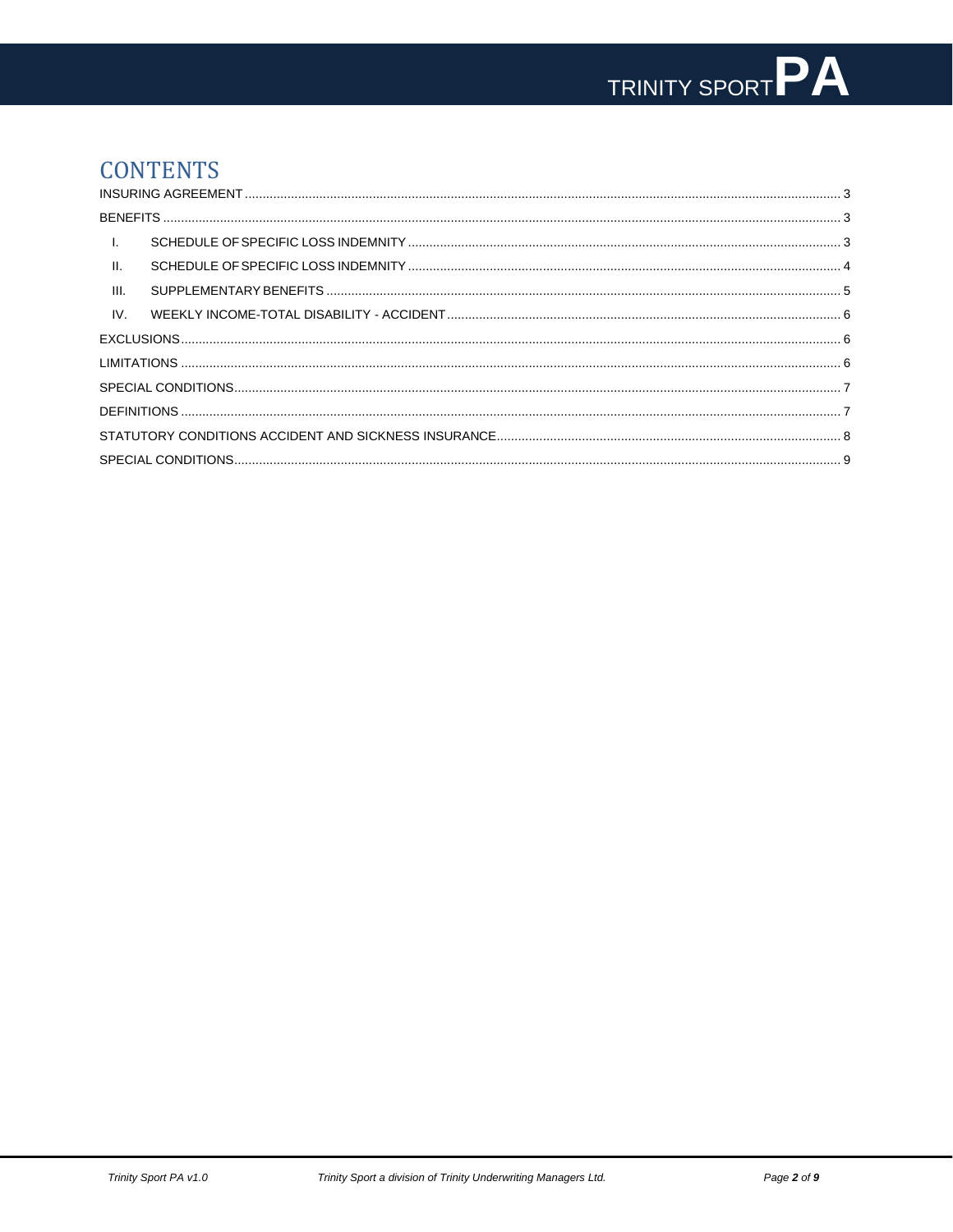# <span id="page-2-0"></span>INSURING AGREEMENT

The Insurer does hereby agree with the Named Insured to insure all player members, managers and coaches of the Named Insured (hereinafter individually called the Insured Person) against loss resulting directly and independently of all other causes from accidental bodily injuries sustained while this policy is in force (hereinafter referred to as "such injuries") while and in consequence of

- a) participating as a player member, manager or coach of the Named Insured in practice or competition which is organized under the supervision and direction of the Named Insured;or
- b) being transported with other player members of the Named Insured as a group to or from the place of such practice or game; all under the supervision and direction of the Named Insured.

# <span id="page-2-1"></span>BENEFITS

# <span id="page-2-2"></span>I. SCHEDULE OF SPECIFIC LOSS INDEMNITY

| Loss of Life                                                                  | The Principal Sum                  |
|-------------------------------------------------------------------------------|------------------------------------|
| Loss of Both Hands                                                            | The Principal Sum                  |
| Loss of Both Feet                                                             | The Principal Sum                  |
| Loss of Sight of Both Eyes                                                    | The Principal Sum                  |
| Loss of One Hand and One Foot                                                 | The Principal Sum                  |
| Loss of One Hand and Sight of One Eye                                         | The Principal Sum                  |
| Loss of One Foot and Sight of One Eye                                         | The Principal Sum                  |
| Loss of One Arm                                                               | Three-Fourths of the Principal Sum |
| Loss of One Leg                                                               | Three-Fourths of the Principal Sum |
| Loss of One Hand                                                              | Two-Thirds of the Principal Sum    |
| Loss of One Foot                                                              | Two-Thirds of the Principal Sum    |
| Loss of the Entire Sight of One Eye Two                                       | Two-Thirds of the Principal Sum    |
| Loss of Thumb and Index Finger One                                            | One-Third of the Principal Sum     |
| Loss of One Thumb or One Finger One                                           | One-Thirtieth of the Principal Sum |
| Loss of Speech and Hearing in Both Ears                                       | The Principal Sum                  |
| Loss of Speech One                                                            | One-Half of the Principal Sum      |
| Loss of Hearing in Both Ears One                                              | One-Half of the Principal Sum      |
| Loss of Hearing in One Ear One                                                | One-Sixth of the Principal Sum     |
| Quadriplegia (total paralysis of both upper and lower limbs)                  | The Principal Sum                  |
| Paraplegia (total paralysis of both lower limbs)                              | Three-Fourths of the Principal Sum |
| Hemiplegia (total paralysis of upper and lower limbs of one side of the body) | One-Half of the Principal Sum      |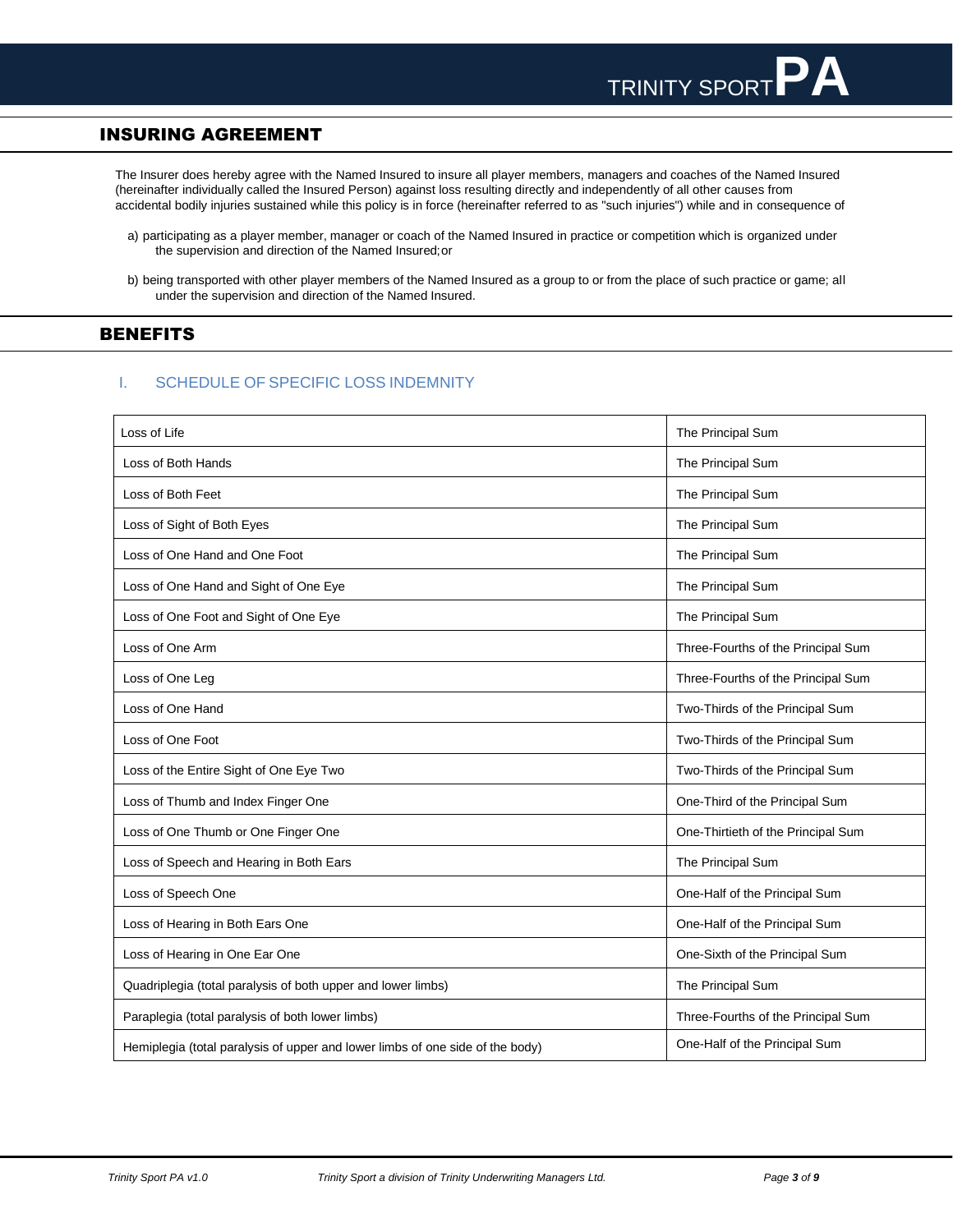# <span id="page-3-0"></span>II. SCHEDULE OF SPECIFIC LOSS INDEMNITY

# **SCHEDULEOFSPECIFIC FRACTURE, DISLOCATION, TENDON SEVERANCE AND MISCELLANEOUS INDEMNITY**

When injury results in any of the following fractures, dislocations, severances or miscellaneous conditions within three hundred and sixty-five (365) days after the date of the accident;

| Of the skull (depressed)                           | 100% of the Fracture Indemnity Sum |
|----------------------------------------------------|------------------------------------|
| Of the skull (not depressed)                       | 33% of the Fracture Indemnity Sum  |
| Of the spine (one or more vertebrae)               | 50% of the Fracture Indemnity Sum  |
| Of the jawbone (mandible or maxilla)               | 33% of the Fracture Indemnity Sum  |
| Of the thigh (femur)                               | 33% of the Fracture Indemnity Sum  |
| Of the pelvis                                      | 33% of the Fracture Indemnity Sum  |
| Of the kneecap                                     | 27% of the Fracture Indemnity Sum  |
| Of the lower leg                                   | 25% of the Fracture Indemnity Sum  |
| Of the shoulder blade                              | 25% of the Fracture Indemnity Sum  |
| Of the ankle (small bones)                         | 25% of the Fracture Indemnity Sum  |
| Of the wrist (small bones)                         | 25% of the Fracture Indemnity Sum  |
| Of the forearm (compound or comminuted)            | 23% of the Fracture Indemnity Sum  |
| Of the forearm (not compound or comminuted)        | 12% of the Fracture Indemnity Sum  |
| Of the sacrum or coccyx                            | 17% of the Fracture Indemnity Sum  |
| Of the sternum                                     | 17% of the Fracture Indemnity Sum  |
| Of the arm, between elbow and shoulder             | 17% of the Fracture Indemnity Sum  |
| Of the collarbone                                  | 12% of the Fracture Indemnity Sum  |
|                                                    | 12% of the Fracture Indemnity Sum  |
| Of the nose                                        |                                    |
| Of two or more ribs                                | 10% of the Fracture Indemnity Sum  |
| Of one hand (one or more metacarpals)              | 8% of the Fracture Indemnity Sum   |
| Of one foot (one or more metacarpals)              | 8% of the Fracture Indemnity Sum   |
| Of the facial bones                                | 8% of the Fracture Indemnity Sum   |
| Of one rib                                         | 5% of the Fracture Indemnity Sum   |
| Of any bone not specified above                    | 3% of the Fracture Indemnity Sum   |
| The Insurer will pay for the complete dislocation: |                                    |
| Of the hip                                         | 42% of the Fracture Indemnity Sum  |
| Of the knee (with open primary repair)             | 33% of the Fracture Indemnity Sum  |
| Of the shoulder (with open reduction)              | 25% of the Fracture Indemnity Sum  |
| Of the wrist                                       | 17% of the Fracture Indemnity Sum  |
| Of the ankle                                       | 17% of the Fracture Indemnity Sum  |
| Of the elbow                                       | 12% of the Fracture Indemnity Sum  |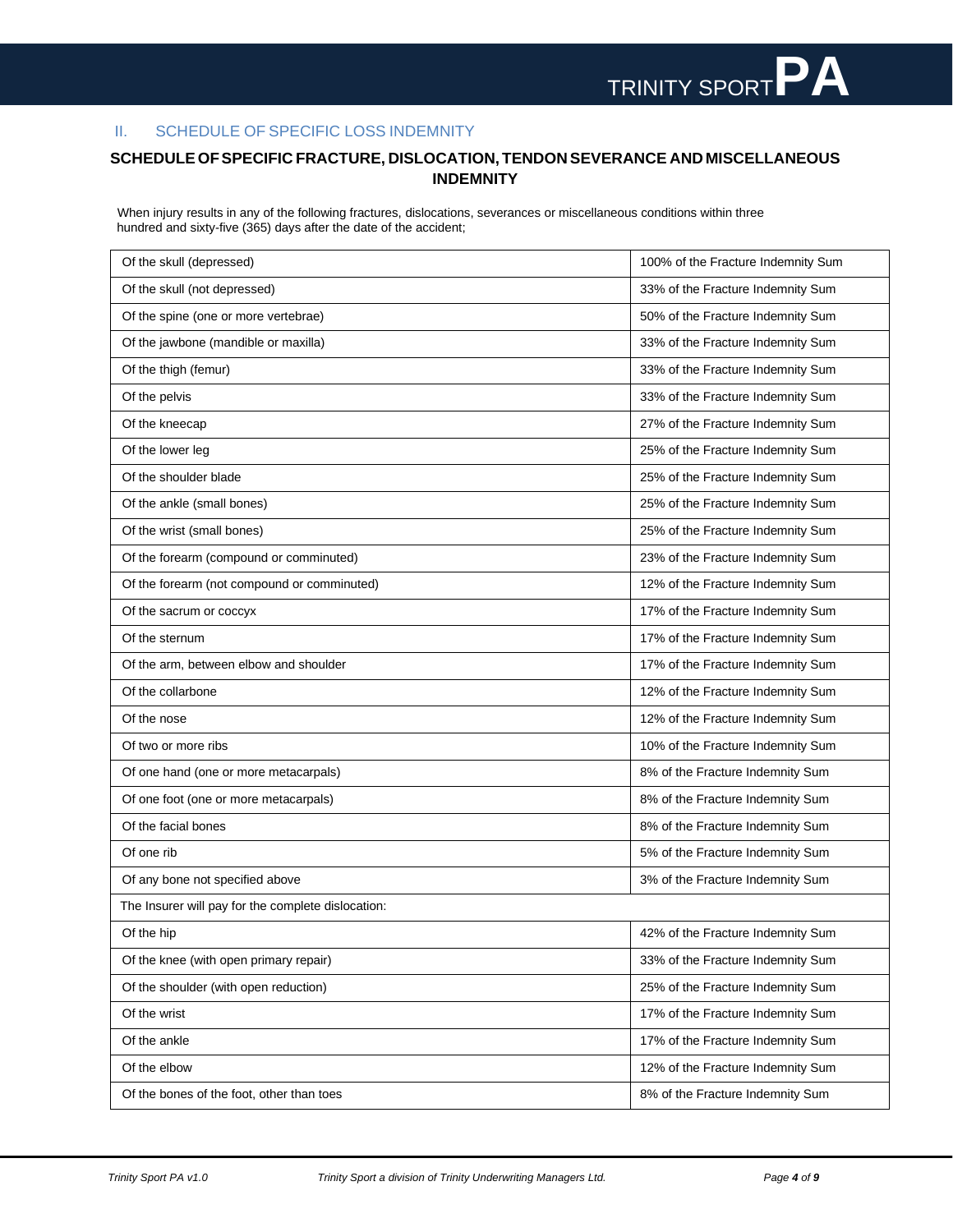

### **A. The Insurer will pay for the severance of tendon or tendons**

| Heel (Achilles)          | 22% of the Fracture Indemnity Sum |
|--------------------------|-----------------------------------|
| Ankle                    | 20% of the Fracture Indemnity Sum |
| Foot (not toes)          | 17% of the Fracture Indemnity Sum |
| Elbow                    | 17% of the Fracture Indemnity Sum |
| Wrist                    | 12% of the Fracture Indemnity Sum |
| Hand (including fingers) | 12% of the Fracture Indemnity Sum |

### **B. The Insurer will pay in the event of**

| Rupture of kidney (operative)                                                   | 27% of the Fracture Indemnity Sum |
|---------------------------------------------------------------------------------|-----------------------------------|
| Rupture of liver                                                                | 27% of the Fracture Indemnity Sum |
| Rupture of spleen                                                               | 27% of the Fracture Indemnity Sum |
| Puncture of lung - with open surgery                                            | 23% of the Fracture Indemnity Sum |
| Burns - requiring one or more skin grafts                                       | 22% of the Fracture Indemnity Sum |
| Knee - injured and requiring surgery (when there is no fracture or dislocation) | 22% of the Fracture Indemnity Sum |
| Bone operation - injured portion removed                                        | 20% of the Fracture Indemnity Sum |

### <span id="page-4-0"></span>III. SUPPLEMENTARY BENEFITS

### **A. DENTAL ACCIDENT REIMBURSEMENT**

The reasonable expenses incurred within 52 weeks of a covered accident to treat, repair or rebuild teeth damaged in the covered accident, excluding any expenses any treatment, repair or rebuild provided solely for cosmetic or aesthetic reasons. Such expenses will be subject to limit shown on the Declarations.

### **B. DENTURES, REMOVEABLE TEETH, HEARING AIDS, EYEGLASS AND CONTACT LENSES**

The reasonable expenses incurred within 60 days of a covered accident to replace dentures, removable teeth, hearing aids, eyeglasses or contact lenses damaged as a result of a covered accident, subject to the limit shown on Declarations.

### **C. EMERGENCY TRANSPORTATION**

The reasonable expenses incurred for transportation, other than by a licensed ambulance service, of the Insured Person to a doctor' s office or the nearest hospital, subject to the limit shown on the Declarations.

### **D. FAMILY TRANSPORTATION**

The reasonable expenses incurred by the immediate family for transportation by the most direct route by a licensed common carrier to attend to the Insured Person within 365 days of the date of the accident where the attending physician recommends the personal attendance by a member of the immediate family. Such expenses **will** be subject to the limit shown on the Declarations. A member of the immediate family will mean the spouse, parents, grandparents, children age 18 or over, brothers, sisters of the Insured Person.

### **E. MEDICAL EXPENSE REIMBURSEMENT**

The reasonable medical expenses incurred by an Insured Person as a result of a covered accident within 52 weeks of the date of the accident for:

- (i) Licensed physiotherapist, chiropract or, osteopath, registered nurse services, or other similar services approved by the Insurer in writing, and not covered under any federal, provincial government or private health care plan.
- (ii) Licensed ambulance services
- (iii) Crutches, splints, orthotic devices, trusses, medical braces, rental of wheelchair, hospital bed, lifts or other medical devices recommended by the attending physician, excluding splints, orthotic devices and medial braces required primarily for sports activities.
- (iv) Prescription drugs not covered by any federal, provincial government or private health care plan.
- (v) Hospital services not covered by any federal, provincial government or private health care plan.
- (vi) Medical services incurred outside the province of residence for injuries sustained in a covered accident that occurs outside the province where the Insured Person is normally domiciled, but in no event for an y expenses incurred outside of Canada.

The maximum amount payable under this section is subject to the limit shown on the Declarations.

### **F. PROSTHETIC APPLIANCES**

The reasonable expense actually incurred up to the limit shown on the Declarations for a hearing aid, artificial limb or eye or any other prosthetic appliance prescribed by a legally qualified physician or surgeon and required as a result of such injury within one year of the date of the accident.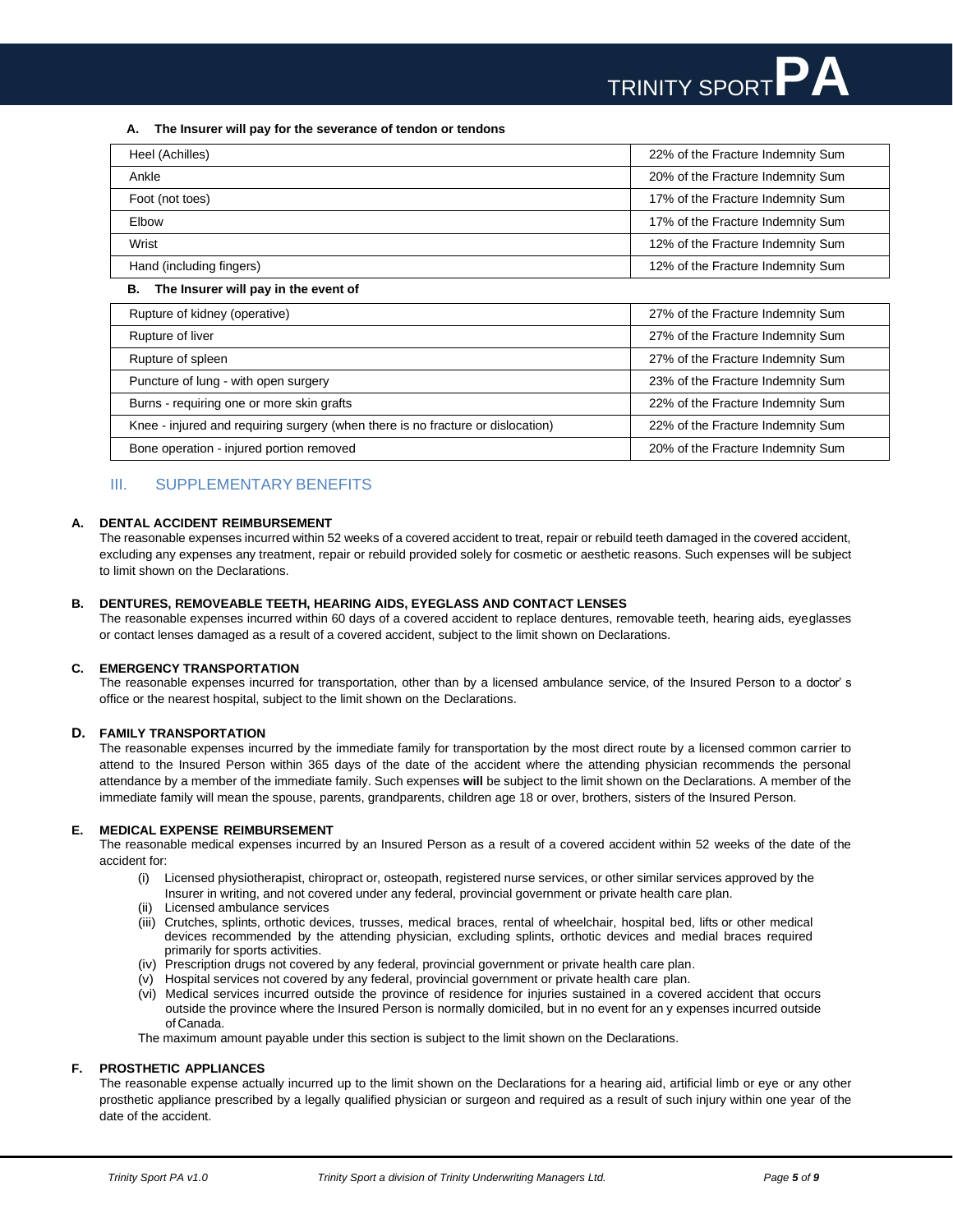### **G. REHABILITATION**

The reasonable and necessary expenses actually incurred up to the limit shown on the Declarations for special training of the Insured Person provided

such training is required because of such injury and in order for the Insured Person to be qualified to engage in an occupation in which he would not have been engaged except for suchinjury;

expenses are incurred within two years from the date of the accident;

no payment will be made for room or board or other ordinary living, travelling or clothing expenses.

### **H. REPATRIATION**

The expenses incurred for preparing the deceased for burial and shipment of the body to the residence of the deceased where the injuries covered by this policy result in loss of life of an Insured Person beyond 200 kilometres from their permanent city of residence, and within 365 days from the date of the accident, subject to the limit shown on the Declarations.

### **I. TUITION BENEFIT**

The expenses incurred within six (6) months of the date of accident for tutorial services of a qualified teacher certified by the Provincial Ministry of Education at a rate not to exceed \$25.00 per hour, as well as reasonable expenses for the rental of necessary equipment and program software are required and approved by the Board of Education in the jurisdiction in which the Insured Person is enrolled in studies. All benefits under this section are subject to an aggregate limit as shown on the Declarations.

# <span id="page-5-0"></span>IV. WEEKLY INCOME-TOTAL DISABILITY - ACCIDENT

The Insurer hereby agrees to pay the benefit hereinafter described for loss resulting directly and independently of all other causes from bodily injuries sustained by an Insured Person in a covered accident, while this Policy is in force {hereinafter referred to as "such injuries ") as follows:

a) If "such injuries" shall within sixty days from date of accident totally and continuously disable the Insured Person and prevent the Insured Person from performing any and every duty pertaining to the Insured Person's occupation or employment with the Insured the Insurer **will** pay from the first day of disability following the Waiting Period of 14 days for the period of such continuous total disability but not exceeding 104 (one hundred and four) weeks, Weekly Income **at** the rate specified in the Declarations.

For any period of total disability involving part of a week the Insurer will pay one seventh of the Weekly Income benefit specified in the Schedule for each day of such part of a week.

SPECIAL EXCLUSION: No benefit shall be payable under this Section IV unless the Insured Person shall be attended by a legally qualified physician or surgeon.

# <span id="page-5-1"></span>EXCLUSIONS

The Insurer shall not be liable to pay benefit under this section in respect to bodily injuries caused directly or indirectly, solely or partly

- by war, invasion, act of foreign enemy, hostilities (whether war be declared or not), civil war, rebellion, revolution, insurrection or military power;
- 2. while the Insured Person is serving in the armed forces in time of war;<br>3. by bodily or mental infirmity of the Insured Person or by hernia either
- by bodily or mental infirmity of the Insured Person or by hernia either as a cause or effect, ptomaines, bacterial infections (except pyogenic infections which shall occur with and through an accidental cut or wound) or by any kind of disease;
- 4. by suicide or attempt thereof including any intentionally self-inflicted injury;
- 5. by air travel, except as provided in Special Conditions 4.
- 6. in whole or in part, out of "terrorism" or out of any activity or decision of a government agency or other entity to prevent, respond to or terminate "terrorism". This exclusion applies regardless of any other contributing or aggravating cause or event that contributes concurrently or in any sequence to the bodily injury.

# <span id="page-5-2"></span>LIMITATIONS

- 1. If the Insured Person should sustain more than one of the losses described inSection I, II, or III above as a result of one accident the Insurer will pay the amount stated for each such loss up to but not exceeding in aggregate the amount referred to as the Principal Sum.
- 2. The maximum amount payable under this policy as a result of any one accident shall be \$1,000,000 in aggregate regardless of the number of Insured Persons injured.
- 3. Except as provided under Section III B, there is no benefit payable for purchase, repair or replacement of eyeglasses, contact lenses, or prescriptions therefor.
- 4. This policy will not pay for any benefits that are available under any government health insurance plan, whether the insured is enrolled in such a plan or not.
- 5. The Insurer will not pay any portion of an expense referred to in this policy which is payable under any insurance plan, or law or under any plan or law that will pay the expense. With the exception of licensed ambulance expenses, all other expenses claimed herein must be presented or deemed medically necessary by a qualified medical practitioner for the treatment or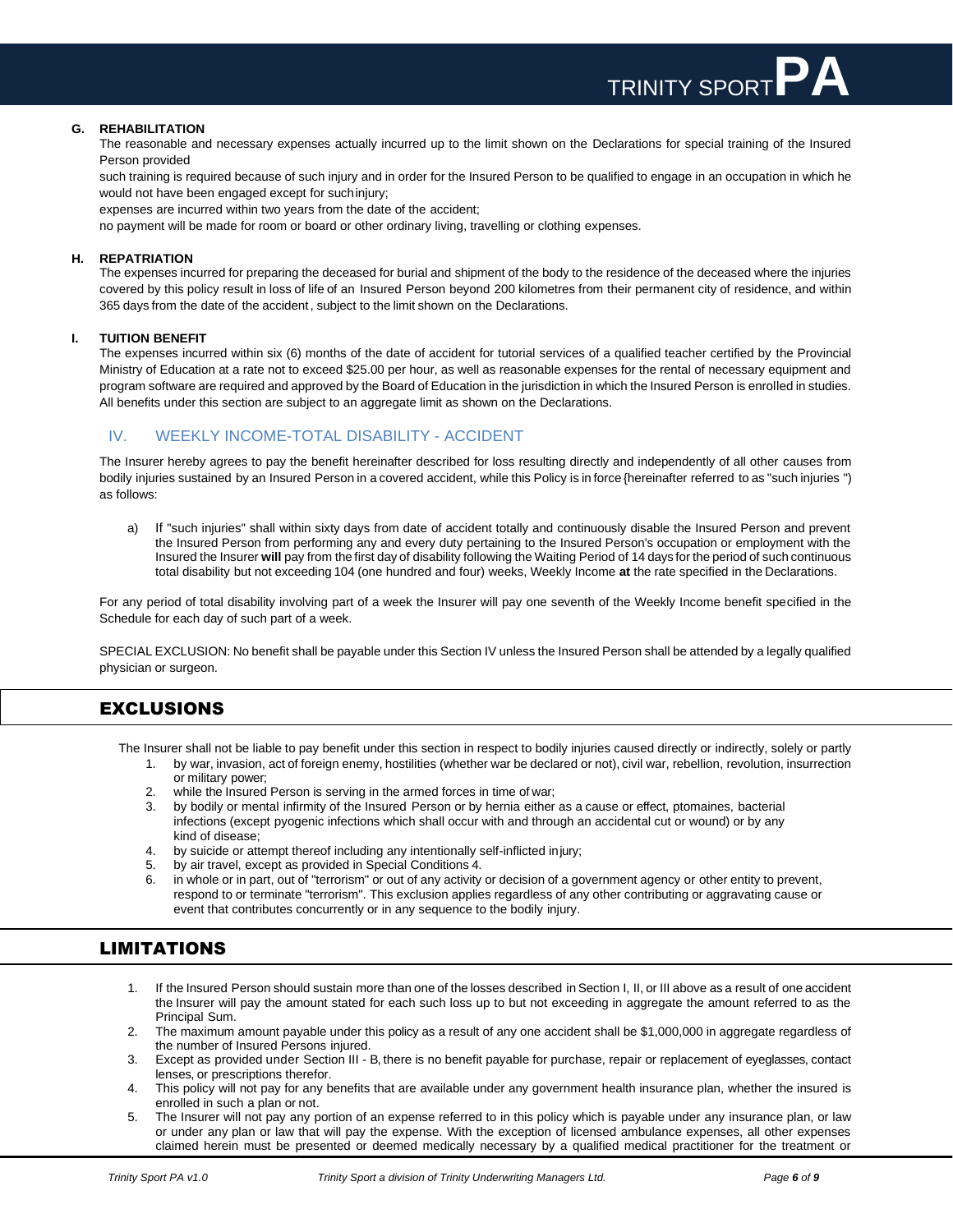rehabilitation of the Insured Person.

- 6. In no case may an Insured Person be covered under more than one sports accident policy. Excess premium paid shall be refunded upon request.
- 7. This policy does not apply to and no benefits will be payable to professional athletes earning the major portion of their income from sports activity.

# <span id="page-6-0"></span>SPECIAL CONDITIONS

### **PRINCIPAL SUM**

The Principal Sum shall be the amount specified in the Declarations as the Principal Sum. The Fracture Indemnity amount shall be the amount specified in the Declarations as the Fracture Indemnity Sum

### **PERMANENT TOTAL DISABILITY**

If "such injuries'' shall within 365 days from the date of accident totally and continuously disable the Insured Person and prevent the Insured Person from engaging in each and every occupation or employment for compensation or profit for which the Insured Person is reasonably qualified by reason of his/her education, training or experience and at the expiration of 365 days of such total and continuous disability the Insured Person shall, in the opinion of an independent legally qualified doctor of medicine chosen jointly by the Insured Person and the Insurer, be considered to be totally and permanently disabled and prevented from performing any occupation or employment for compensation or profit for which the Insured Person is reasonably qualified by reason of his/ her education, training or experience the Insurer will pay the Principal Sum benefit, less any benefit paid or payable under The Schedule of Specific Loss Indemnity.

### **AIR TRAVEL**

The Insurer will pay benefits as provided for loss resulting from ''such injuries" sustained while the Insured Person is travelling as a passenger in any civil aircraft or any transport type aircraft operated by the Transport Command of the Canadian Armed Forces or its foreign equivalent, but not as a pilot, officer or other member of the crew or having any duties related to the flight, provided; in respect to aircraft, other than aircraft operated by the Transport Command of the Canadian Armed Forces or its foreign equivalent, a certificate of airworthiness is in force at the time "such injuries " are sustained; and

the aircraft is not being used for aviation training or practice purposes or for experimental or test purposes.

### **EXPOSURE AND DISAPPEARANCE**

If by reason of a covered accident an Insured Person is unavoidably exposed to the elements and as the result of such exposure suffers a loss for which indemnity is otherwise payable hereunder, such loss will be covered under the terms of this policy. If the Insured Person is not found within twelve months after the date of the disappearance, forced landing, stranding, sinking or wrecking of the conveyance in which the Insured Person was riding at the time of the accident and under such circumstances as would otherwise be covered hereunder, it will be presumed the Insured Person suffered loss of life, resulting from bodily injury caused by an accident at the time of such disappearance, forced landing, stranding, sinking or wrecking.

### **TIME INSURED**

This policy provides coverage for 24 hours of each day within the Policy Period.

### **LOSS PAYABLE**

The benefits are payable only to the Insured Person that has sustained the loss or to the estate of the Insured Person that has sustained the loss.

# <span id="page-6-1"></span>DEFINITIONS

- 1. The unqualified word ''Declarations" shall mean the Declaration Page(s) applicable to this form.
- 2. The term ''Named Insured " shall mean the Insured named on the Declaration Page.
- 3. The term "Insured Person" shall mean the Insured named on the Declaration Page, if an individual; all partners of a partnership; the owner of an organization other than an individual or partners; and all executive officers, players, managers , coaches, trainers and members of officiating crews of the' Named Insured, and executive officers of member teams listed in the policy declarations.
- 3. The word ''Loss" shall mean
	- A. as used in the Schedule of Specific Loss Indemnity,
		- with reference to quadriplegia, paraplegia and hemiplegia, the complete and irreversible paralysis of such limbs;
		- (ii) with reference to hand or foot, the complete severance through or above the wrist or ankle joint, but below the elbow or knee joint;
		- (iii) with reference to arm or leg, the complete severance through or above the elbow or knee joints;
		- $(iv)$  with reference to sight of eye, the irrecoverable loss of the entire sight thereof;<br> $(v)$  with reference to thumb and index finger, the complete severance through or a
		- with reference to thumb and index finger, the complete severance through or above the first phalange;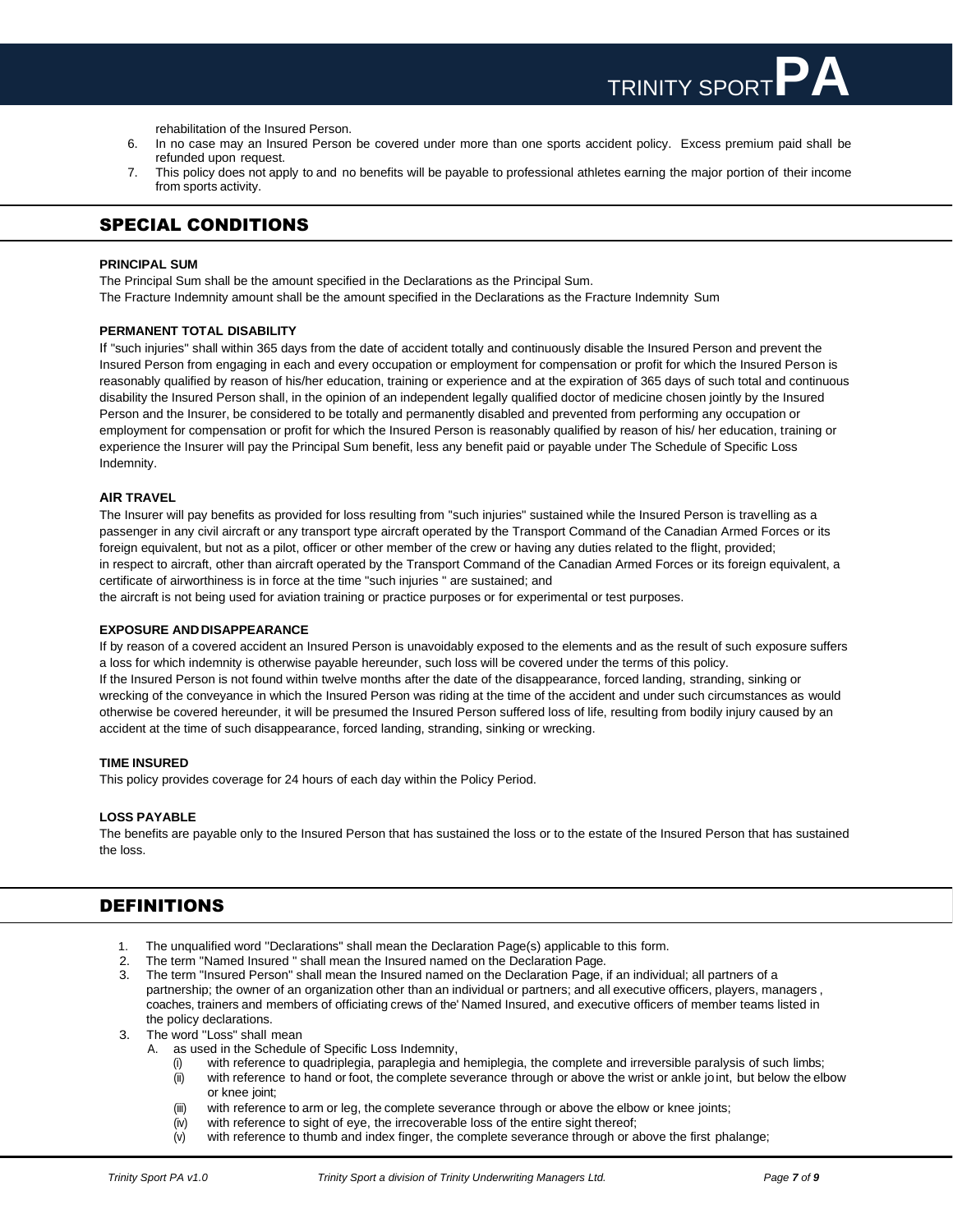with reference to thumb or finger, the complete severance through or above the first phalange; (vii) with reference to hearing or speech, the total and permanent loss thereof;

- B. complete and irreversible paralysis.
- 4. Terrorism means an ideologically motivated unlawful act or acts, including but not limited to the use of violence or force or threat of violence or force committed by or on behalf of any group(s), organization (s) or government (s) for the purpose of influencing any government and/ or instilling fear in the public or a section of the public.

# <span id="page-7-0"></span>STATUTORY CONDITIONS ACCIDENT AND SICKNESS INSURANCE

### 1. (1) THE CONTRACT

The application, the accident and sickness wording. any document attached to the accident and sickness wording when issued , and any amendment to the contract agreed upon in writing after the accident and sickness wording is issued, constitute the entire contract, and no agent has authority to change the contract or waive any of its provisions.

(2) WAIVER

The insurer shall be deemed not to have waived any condition of this contract, either in whole or in part, unless the waiver is dearly expressed in writing signed by the insurer.

(3) COPY OF APPLICATION

The insurer shall, upon request, furnish to the insured or to a claimant under the contract a copy of the application.

2. MATERIAL FACTS

No statement made by the insured or person insured at the time of application for this contract shall be used in defence of a claim under or to avoid this contract unless it is contained in the application or any other written statements or answers furnished as evidence of insurability.

### 3. CHANGES IN OCCUPATION

- (1) If after the contract is issued the person insured engages for compensation in an occupation that is classified by the insurer as more hazardous than that stated in this contract, the liability under this contract is limited to the amount that the premium paid would have purchased for the more hazardous occupation according to the limits, classification of risks and premium rates in use by the insurer at the time the person insured engaged in the more hazardous occupation.
- (2) If the person insured changes his occupation from that stated in this contract to an occupation classified by the insurer as less hazardous and the insurer is so advised in writing, the insurer shall either,
	- a) reduce the premium rate, or
	- b) issue a policy for the unexpired term of this contract at the lower rate of premium applicable to the less hazardous occupation , according to the limits, classification of risks and premium rates used by the insurer at the date of receipt of advice of the change in occupation, and shall refund to the insured the amount by which the unearned premium on this contract exceeds the premium at the lower rate for the unexpired term.

### 4. RELATION OF EARNINGS TO INSURANCE

Where the benefits for loss of time payable hereunder, either alone or together with benefits for loss of time under another contract, including a contract of group accident insurance or group sickness insurance or of both and a life insurance contract providing disability insurance, exceed the money value of the time of the person insured, the insurer is liable only for that proportion of the benefits for loss of time stated in this policy that the money value of the time of the person insured bears to the aggregate of the benefits for Joss of time payable under all such contracts and the excess premium, if any, paid by the insured shall be returned to him by the insurer.

### 5. TERMINATION BYINSURED

The insured may terminate this contract at any time by giving written notice of termination to the insurer by registered mail to its head office or chief agency in the Province, or by delivery thereof to an authorized agent of the insurer in the Province, and the insurer shall upon surrender of this policy refund the amount of premium paid in excess of the short rate premium calculated to the date of receipt of such notice according to the table in use by the insurer at the time of termination.

- 6. TERMINATION BY INSURER
	- (1) The insurer may terminate this contract at any time by giving written notice of termination to the insured and by refunding concurrently with the giving of notice the amount of premium paid in excess of the pro rata premium for the expired time.
	- (2) The notice of termination may be delivered to the insured, or it may be sent by registered mail to the latest address of the insured on the records of the insurer.
	- Where the notice of termination is delivered to the insured, five days notice of termination shall be given; where it is mailed to the insured, ten days notice of termination shall be given, and the ten days shall begin on the day following the date of mailing of notice.
- 7. (1) NOTICE AND PROOF OF CLAIM
	- The insured or a person insured, or a beneficiary entitled to make a claim, or the agent of any of them, shall,
	- (a) give written notice of claim to the insurer,